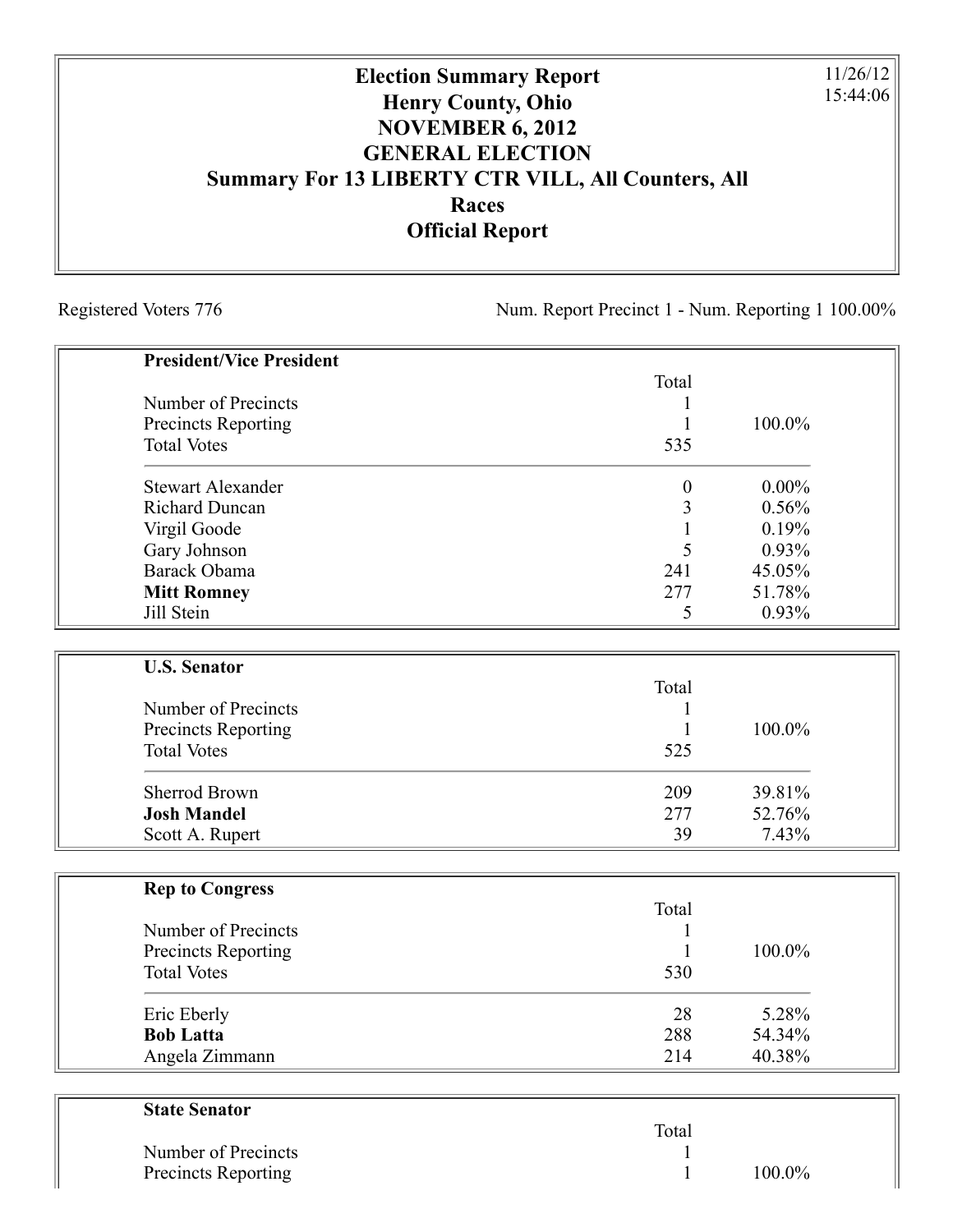| <b>Total Votes</b>                        | 326      |         |  |
|-------------------------------------------|----------|---------|--|
| <b>Cliff Hite</b>                         | 326      | 100.00% |  |
| <b>State Representative</b>               |          |         |  |
|                                           | Total    |         |  |
| Number of Precincts                       |          |         |  |
| Precincts Reporting                       |          | 100.0%  |  |
| <b>Total Votes</b>                        | 491      |         |  |
| John H. Vanover                           | 175      | 35.64%  |  |
| Lynn R. Wachtmann                         | 316      | 64.36%  |  |
|                                           |          |         |  |
| <b>County Comm 1-2-2013</b>               |          |         |  |
|                                           | Total    |         |  |
| Number of Precincts                       |          | 100.0%  |  |
| Precincts Reporting<br><b>Total Votes</b> | 501      |         |  |
|                                           |          |         |  |
| Glenn A. Miller                           | 227      | 45.31%  |  |
| <b>Richard C. Myers</b>                   | 274      | 54.69%  |  |
|                                           |          |         |  |
| County Comm 1-3-2013                      | Total    |         |  |
| Number of Precincts                       |          |         |  |
| Precincts Reporting                       | 1        | 100.0%  |  |
| <b>Total Votes</b>                        | 335      |         |  |
| <b>Robert E. Hastedt</b>                  | 335      | 100.00% |  |
|                                           |          |         |  |
| <b>County Auditor</b>                     |          |         |  |
|                                           | Total    |         |  |
| Number of Precincts                       |          |         |  |
| Precincts Reporting<br><b>Total Votes</b> | 1<br>343 | 100.0%  |  |
|                                           |          |         |  |
| <b>Kevin Garringer</b>                    | 343      | 100.00% |  |
|                                           |          |         |  |
| <b>Prosecuting Attorney</b>               | Total    |         |  |
| Number of Precincts                       |          |         |  |
| Precincts Reporting                       |          | 100.0%  |  |
| <b>Total Votes</b>                        | 363      |         |  |
| John H. Hanna                             | 363      | 100.00% |  |
|                                           |          |         |  |
| <b>Clerk of Court Common Pleas</b>        |          |         |  |
|                                           | Total    |         |  |
| Number of Precincts                       |          |         |  |
| Precincts Reporting                       |          | 100.0%  |  |
| <b>Total Votes</b>                        | 337      |         |  |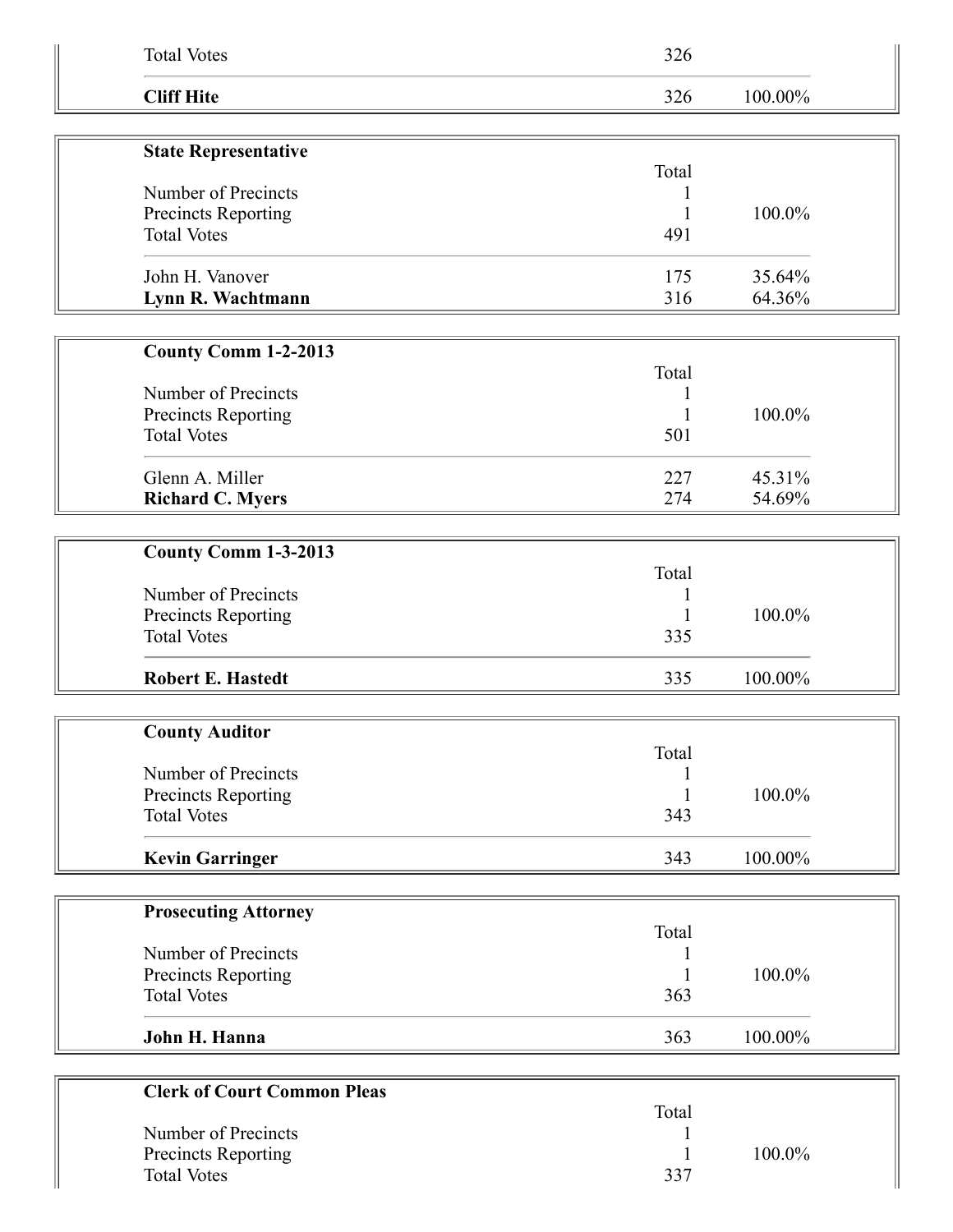| <b>Connie L. Schnitkey</b>      | 337   | 100.00% |
|---------------------------------|-------|---------|
| <b>Sheriff</b>                  |       |         |
|                                 | Total |         |
| Number of Precincts             |       |         |
| Precincts Reporting             |       | 100.0%  |
| <b>Total Votes</b>              | 522   |         |
| <b>Michael Bodenbender</b>      | 383   | 73.37%  |
| John J. Nye                     | 139   | 26.63%  |
| <b>County Recorder</b>          |       |         |
|                                 | Total |         |
| Number of Precincts             |       |         |
| <b>Precincts Reporting</b>      |       | 100.0%  |
| <b>Total Votes</b>              | 381   |         |
|                                 |       |         |
| Sara L. Myles                   | 381   | 100.00% |
| <b>County Treasurer</b>         |       |         |
|                                 | Total |         |
| Number of Precincts             |       |         |
| Precincts Reporting             |       | 100.0%  |
| <b>Total Votes</b>              | 495   |         |
| Zachary T. Riley                | 173   | 34.95%  |
| <b>Calvin G. Spiess</b>         | 322   | 65.05%  |
|                                 |       |         |
| <b>County Engineer</b>          | Total |         |
| Number of Precincts             |       |         |
| Precincts Reporting             |       | 100.0%  |
| <b>Total Votes</b>              | 339   |         |
|                                 |       |         |
| <b>Timothy J. Schumm</b>        | 339   | 100.00% |
| <b>County Coroner</b>           |       |         |
|                                 | Total |         |
| Number of Precincts             |       |         |
| Precincts Reporting             | 1     | 100.0%  |
| <b>Total Votes</b>              | 354   |         |
| <b>Marek Skoskiewicz</b>        | 354   | 100.00% |
| <b>State Board of Education</b> |       |         |
|                                 |       |         |
|                                 | Total |         |
| Number of Precincts             |       |         |
| Precincts Reporting             |       | 100.0%  |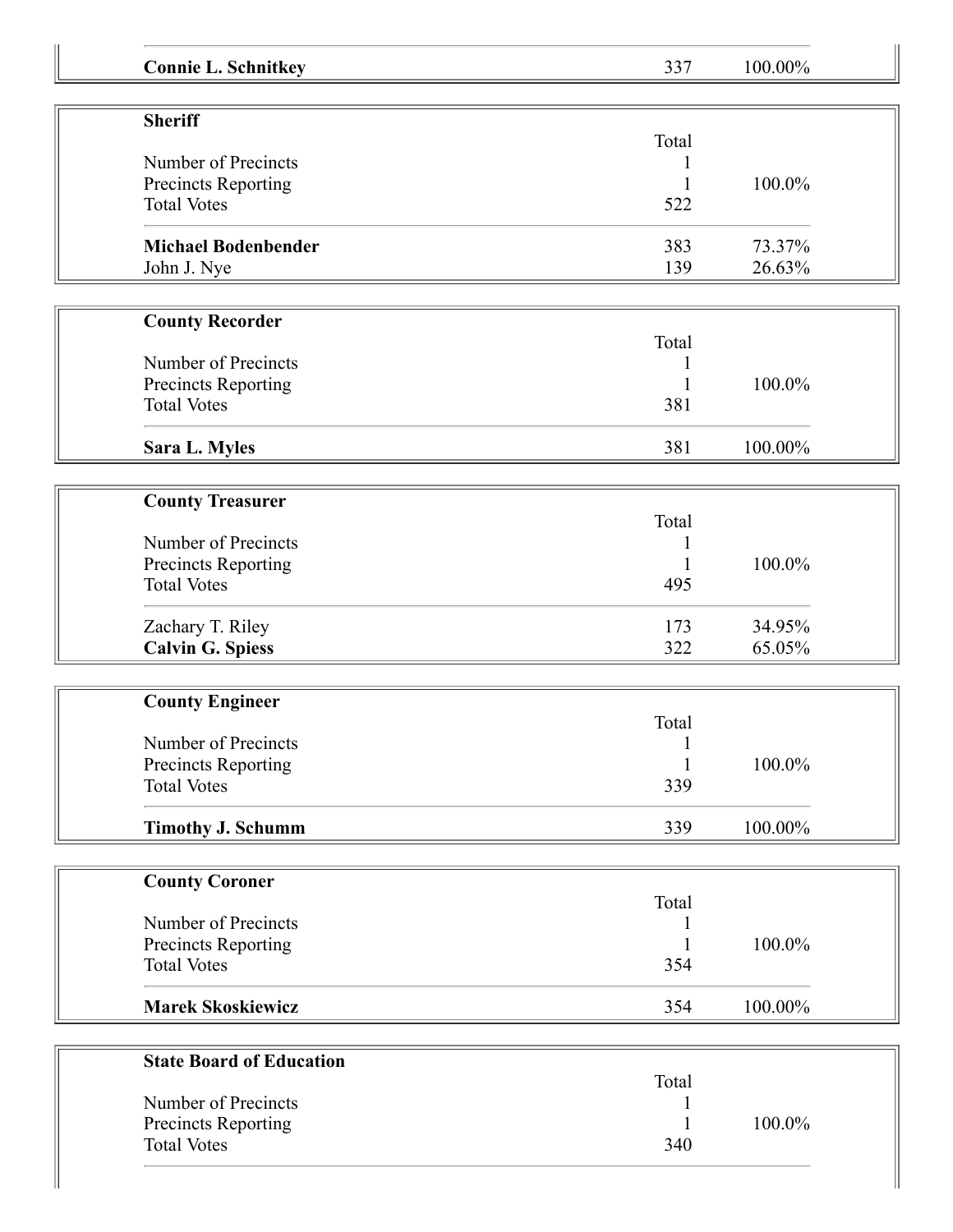| <b>Stanley Jackson</b>            | 116   | 34.12%  |
|-----------------------------------|-------|---------|
| <b>Ann E. Jacobs</b>              | 224   | 65.88%  |
|                                   |       |         |
| Justice Sup Crt 1-1-2013          |       |         |
| Number of Precincts               | Total |         |
| Precincts Reporting               |       | 100.0%  |
| <b>Total Votes</b>                | 387   |         |
|                                   |       |         |
| <b>Terrence O"Donnell</b>         | 290   | 74.94%  |
| Mike Skindell                     | 97    | 25.06%  |
|                                   |       |         |
| Justice Sup Crt 1-2-2013          |       |         |
|                                   | Total |         |
| Number of Precincts               |       |         |
| Precincts Reporting               |       | 100.0%  |
| <b>Total Votes</b>                | 381   |         |
|                                   |       |         |
| <b>Robert R. Cupp</b>             | 201   | 52.76%  |
| William M. O'Neill                | 180   | 47.24%  |
|                                   |       |         |
| <b>Justice Sup Crt 12-31-2014</b> |       |         |
|                                   | Total |         |
| Number of Precincts               |       |         |
| Precincts Reporting               |       | 100.0%  |
| <b>Total Votes</b>                | 370   |         |
| Yvette McGee Brown                | 119   | 32.16%  |
| <b>Sharon L. Kennedy</b>          | 251   | 67.84%  |
|                                   |       |         |
|                                   |       |         |
| <b>Judge of Court of Appeals</b>  | Total |         |
| Number of Precincts               |       |         |
| Precincts Reporting               |       | 100.0%  |
| <b>Total Votes</b>                | 298   |         |
|                                   |       |         |
| John R. Willamowski               | 298   | 100.00% |
|                                   |       |         |
| <b>State Issue 1</b>              |       |         |
|                                   | Total |         |
| Number of Precincts               |       |         |
| Precincts Reporting               |       | 100.0%  |
| <b>Total Votes</b>                | 474   |         |
| <b>YES</b>                        | 149   | 31.43%  |
| NO                                | 325   | 68.57%  |
|                                   |       |         |
|                                   |       |         |
| <b>State Issue 2</b>              |       |         |
|                                   | Total |         |

|                     | Total |           |
|---------------------|-------|-----------|
| Number of Precincts |       |           |
| Precincts Reporting |       | $100.0\%$ |